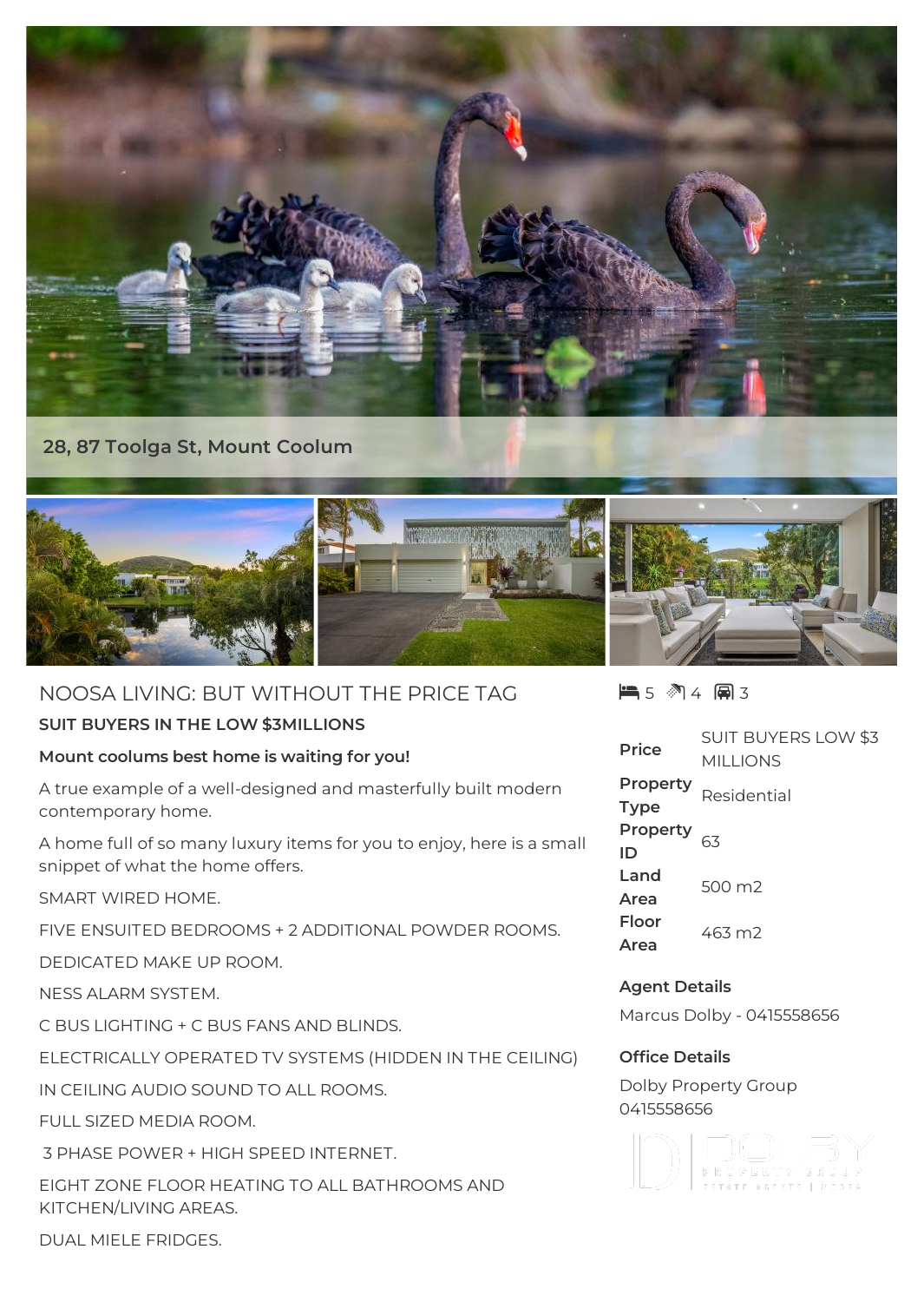DUAL MIELE DISHWASHER.

POCKET SLIDING DOORS WHICH OPEN UP THE KITCHEN ONTO THE PATIO, WITH IT'S OWN TEPPANYAKI GRILL & PRIMO SMOKER & BBQ.

PUTTING GREEN.

AND MANY MORE FEATURES. (for a full features list contact Marcus)

But it's not just the luxury items that set this home apart from most others, as this home has been designed/engineered & built from the very best of materials.

Construction is 'Core' filled concrete block (both externally and internally) suspended concrete slab to first floor.

Commercial grade sliding doors.

Commercial grade glass doors from patio to the lake.

This stunning home overlooks the majestic **MOUNT COOLUM,** via a lake that is home to swans and other amazing birdlife.

This is position A in the LAKES estate and without doubt the finest of homes on offer.

#### **WHAT WE LOVE ABOUT THIS PROPERTY.**

STUNNING CONTEMPORARY ARCHITHECTURE.

GORGEOUS LAKE AND MOUNTAIN VIEWS.

PRIME POSITION:

25 MINUTES TO NOOSA:

10 MINUTES TO INTERNATIONAL AIRPORT:

70 MINUTES TO BRISBANE:

5 MINUTES TO COOLUM BEACH & SHOPPING:

TRIPLE CAR GARAGE:

FULL OF LUXURY ITEMS & INCREDIBLE BUILD QUALITY:

TIMELESS COLOUR SCHEME:

MULTIPLE OUTDOOR AREAS & RELAXATION ZONES:

HOME OFFICE:

SECURE LOCATION, BUT STILL VERY CLOSE TO THE ACTION:

**THIS HOME WILL SUIT SOMEONE WHO DOESN'T WANT THE HUSSLE OF NOOSA, BUT STILL WANTS TO BE CLOSE ENOUGH TO ENJOY WHEN THEY DESIRE TOO.**

A BUYER WHO APPRECIATES PURE CLASS AND QUALITY WHEN THEY SEE IT.

AN AMAZING LIVE IN HOME, OR PERHAPS A LOCK UP AND LEAVE LUXURY HOME.

A TECH SAVVY BUYER LOOKING TO ESCAPE THE CITY.

TO FULLY APPRECIATE JUST HOW GOOD THIS HOME IS, CALL THE EXCLUSIVE SELLING AGENT TODAY, TO FIND OUT MORE AND TO